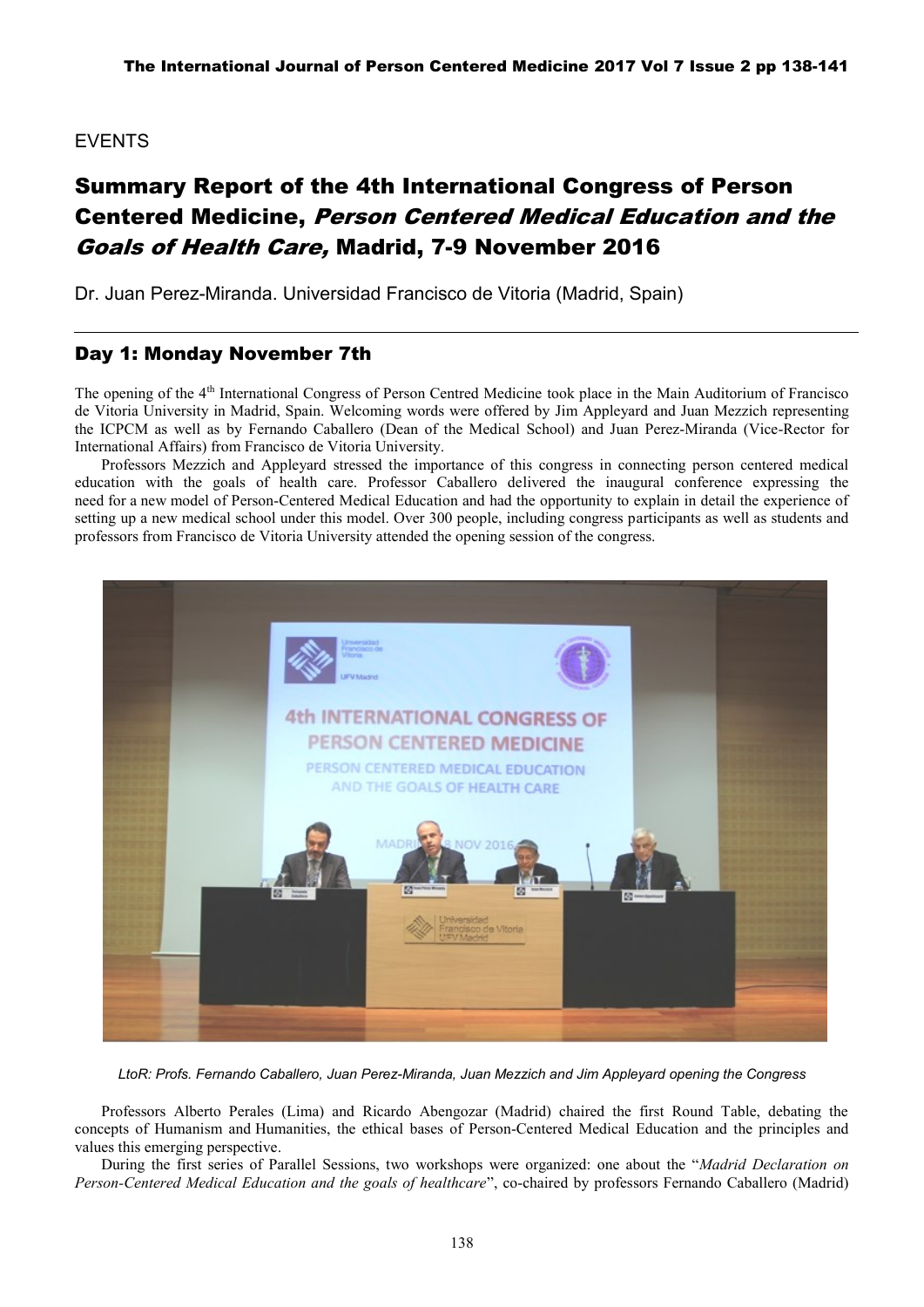and Jim Appleyard (London), and the second Parallel Session was about clinical complexity and contextualization, cochaired by professors Roger Ruiz Moral (Madrid) and Michel Botbol (Brest, France).

The main aim of the Madrid Declaration workshop was to recognize the compelling need to promote full health for all by transforming in a person-centered manner the way health-care professionals are educated. The Declaration builds on the work of previous conferences and congresses on person-centered medicine, particularly those addressed to advance health professional education centered on the whole person.

During the second set of Parallel Sessions, professors Cristina Garcia de Leonardo (Madrid) and Tesfa Ghebrehiwet (Alberta, Canada) co-chaired the first workshop on the practical elements of the UFV Person-Centered Medical Education model, which included student and patient experiences. On the second workshop, co-chaired by Ricardo Abengozar (Madrid) and Ihsan Salloum (Miami) a lively debate on bioethical dilemmas took place considering the perspective of the whole person and human dignity.



*LtoR:Profs Tesfa Ghebrehiwet and Cristina Garcia de Leonardo, Student Belen Navarro and Prof. Diana Monge*

The last Round Table of the first day was about people-centered Public Health, ecology and Social Determinants of Health, co-chaired by Diana Monge (Madrid) and Sandra Van Dulmen (Nijmegen, The Netherlands). The perspectives for the debate were enriched by the international profile of the selected panel of experts, including SubSaharan Africa with Werdie Van Staden (Pretoria, South Africa), the Americas with Freddy Canchihuaman (Lima, Peru) and Oceania with Luis Salvador-Carulla (Sydney, Australia).

### Day 2: Tuesday November 8th

The second day of the congress opened with a Round Table about the topic of doctor-patient relationship as the core of humanizing clinical practice, co-chaired by professor Roger Ruiz Moral (Madrid) and Joanna Groves (London). The discussions and debates were organized around the role of physicians and other health professionals in the humanization of clinical care by Alberto Perales (Lima, Peru), humanism and humanities in the context of the doctor-patient relationship by Florentino de Araujo Cardoso (Brazilian Medical Association), communicational approaches to enhance the doctor-patient relationship by Ronald Epstein (Rochester, NY, USA), clinical communication and doctor-patient relationship by Sandra Van Dulmen (Nijmegen, The Netherlands) and setting a common ground for joint diagnostic understanding and shared decision making by Juan Mezzich (New York).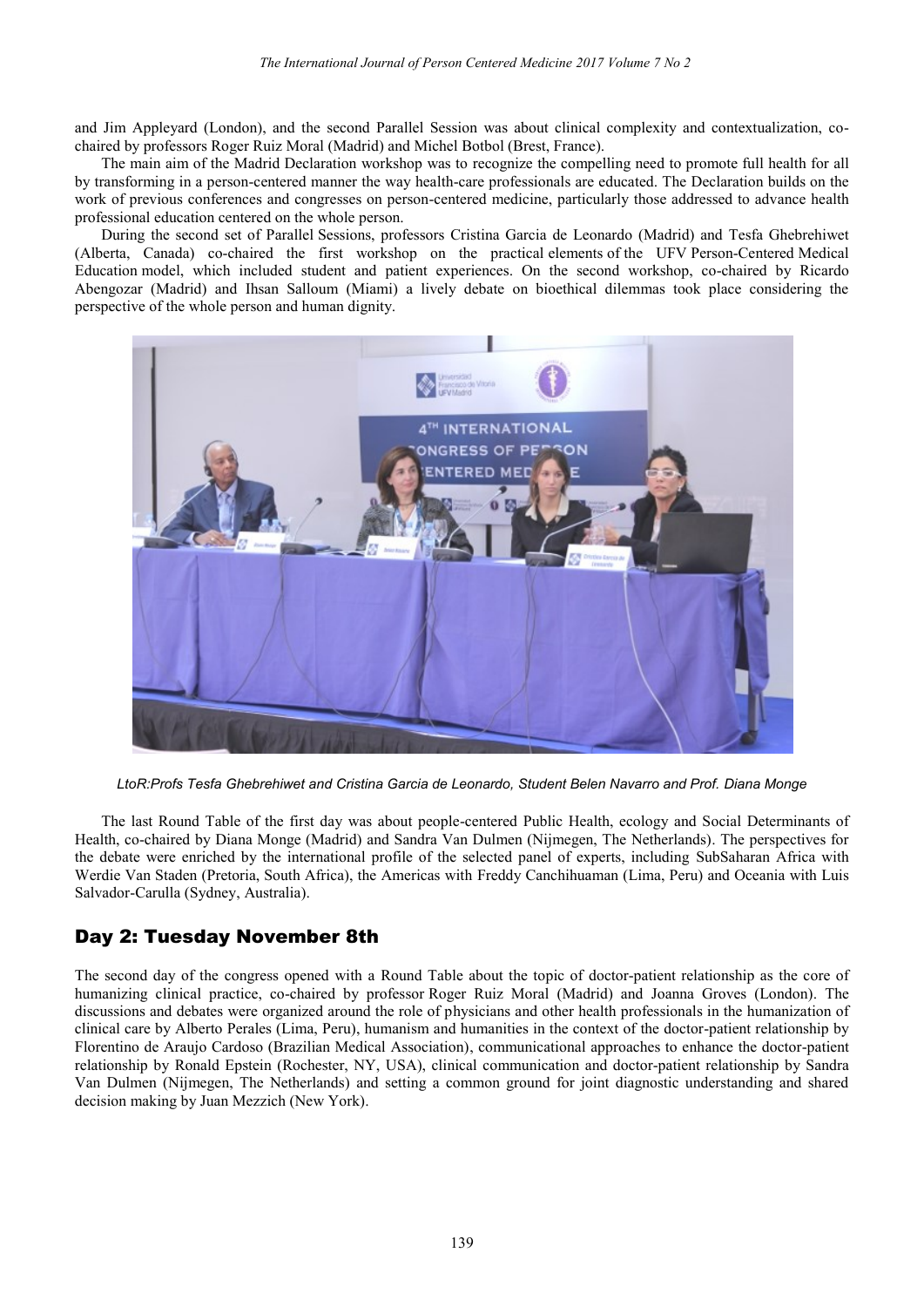

*LtR: Professors Florentino de Araujo, Roger Ruiz Moral, Joanna Groves, Alberto Perales, Ronald Epstein, Sandra Van Dulmen and Juan Mezzich*

The second Round Table of the day considered the topic of clinical communication and simulation methods in medical education, and was co-chaired by professors Fernando Caballero (Madrid) and Jim Appleyard (London). The main areas of debate were patient safety and clinical simulation, the importance of clinical simulation in undergraduate medical education as a tool to train future generations of doctors, a proposal for a core curriculum on clinical communication for undergraduate medical studies, and inter-professional communication and collaboration.

At noon, a special Inter-institutional Colloquium on Ibero-American perspectives on Person Centered Medicine took place, conducted by the well-known radio and TV Spanish journalist Ernesto Saez de Buruaga. Members from prestigious institutions participated in a lively discussion about the professional values of medical practice and the relevance of person centeredness. The participant institutions were the Spanish Royal Academy of Medicine, the Spanish National Medical Deans Conference, the Brazilian Medical Association, the Latin American Association of National Academies of Medicine, the Latin American Network of Person Centered Medicine, and the International College of Person Centered Medicine.

After the lunch break, different sessions of brief Oral Presentations took place covering areas like: Health coaching and medical student curriculum, evaluating empathy in medical residency applicants, a questionnaire on humanism in healthcare, medical student training on empathy, Person-Centered interviewing for non-expressed experiences, mentorship for professionalism & personal growth, contextualizing patient-centered primary care in Uganda and Person-Centered services from academia to prisons.

During the afternoon of the second day, three thematic workshops were organized covering the following topics: (1) Empathy and narrative training to engage patient's subjectivity in clinical practice, co-chaired by Sandra Van Dulmen (Nijmegen, the Netherlands) and Ronald Epstein (Rochester, New York). (2) Mindfulness, co-chaired by Michel Botbol (Brest, France) and Roger Ruiz Moral (Madrid). (3) Student and patient feedback on communication, co-chaired by Sophia Denizon (Madrid) and Tesfa Ghebrehiwet (Alberta, Canada).

The last Round Table of the second day was about the articulation of Person-Centered Medical Education and the goals of health care, co-chaired by professors Juan Perez-Miranda (Madrid) and Juan Mezzich (New York). The main topics and speakers were Medical Schools perspectives by Jim Appleyard (ICPCM, IAMC, London), educators perspectives by Brigida Marta (Bologna, Italy), Health planners perspectives by Cristina González del Yerro (Regional Health Department, Madrid), students perspectives by Alejandro Iñarra Navarro (Spanish Confederation of Medical Students) and patient associations perspectives by Joanna Groves (London).

At the closing session, professors Fernando Caballero, Juan Perez-Miranda and Jim Appleyard presented the 4<sup>th</sup> International Congress of Person Centred Medicine main conclusions and the final draft of the Madrid Declaration, which was adopted by the participants. Finally, and invitation to the 5th International Congress of Person Centred Medicine that will take place in Zagreb during 2017 was presented to all congress participants by professors Djordjevic and Bras from (Zagreb, Croatia). After that, the chairs or the Closing Session formally closed the second day of the Congress.